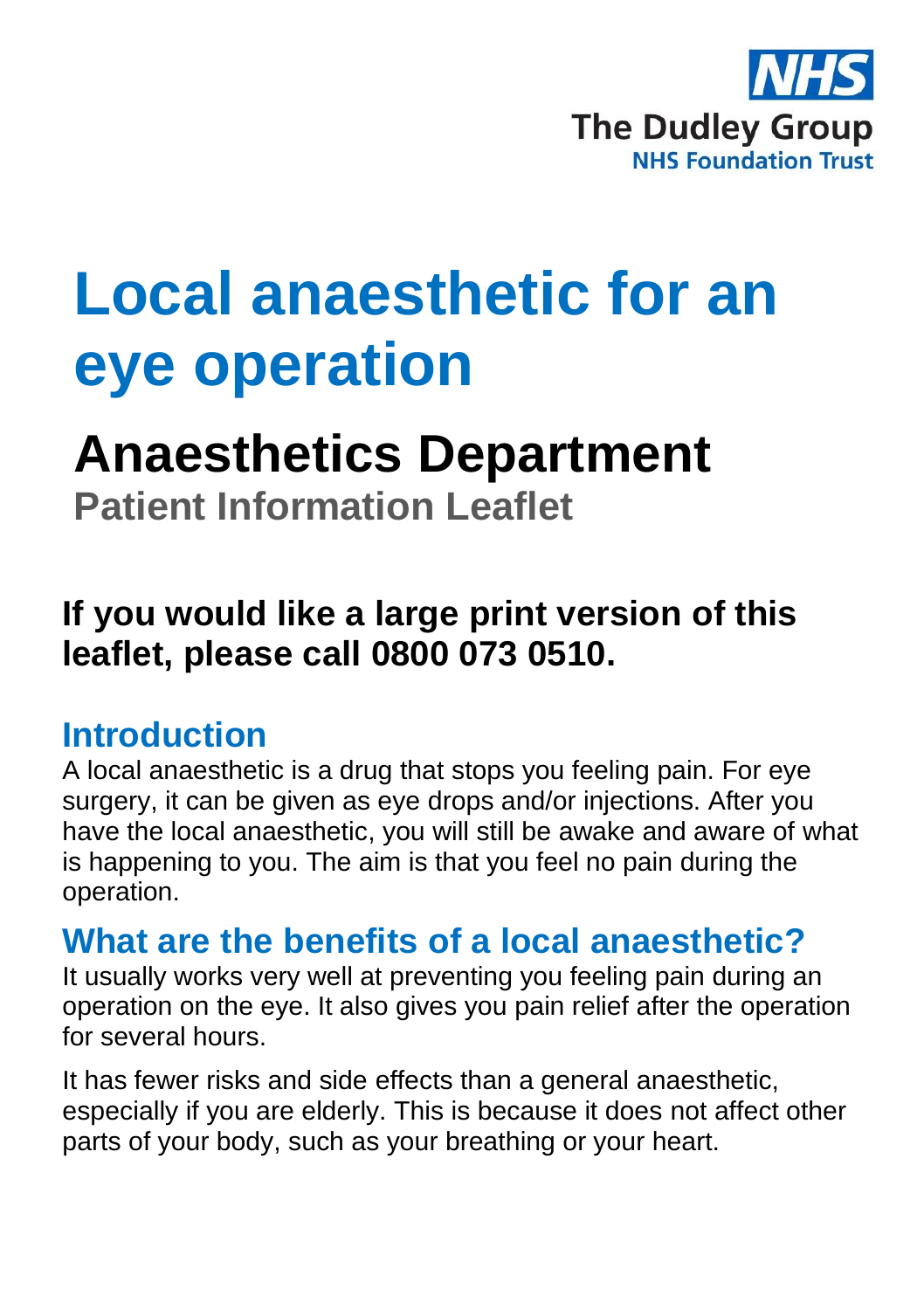People recover more quickly after surgery using a local anaesthetic and can go home on the same day. You can continue to take most of your normal medicines. You can eat and drink more freely with a local anaesthetic than with a general anaesthetic – staff at the hospital will advise you about this.

### **I would prefer a general anaesthetic: do I have a choice?**

Yes. Nothing will happen to you until you understand and agree with what has been recommended for you.

If you prefer a general anaesthetic, you should discuss this with your surgeon. You will be referred to a pre-assessment clinic and may have investigations to decide your suitability for general anaesthetic. This is because there may be a medical reason why you should not have a general anaesthetic.

You may need to wait longer for your operation, as this may take more time than the process for local anaesthetic procedures.

### **How is the local anaesthetic given?**

There are two types of local anaesthetic:

- 1. Some operations can be carried out with eye drops that numb the eye. No injections are required. Your surgeon will be able to tell you if this is possible for your type of operation.
- 2. Many operations require local anaesthetic injections. This includes operations where the eye must be kept very still. Drops are given first, to numb the surface of the eye. Then an injection is given near to the eye (but not into the eyeball itself).

#### **Is the local anaesthetic injection painful?**

This varies from person to person. Eye drops that numb the surface of the eye are used first to make it as comfortable as possible. A very fine needle is used and there may be a feeling of stinging or pressure, which usually lasts less than a minute.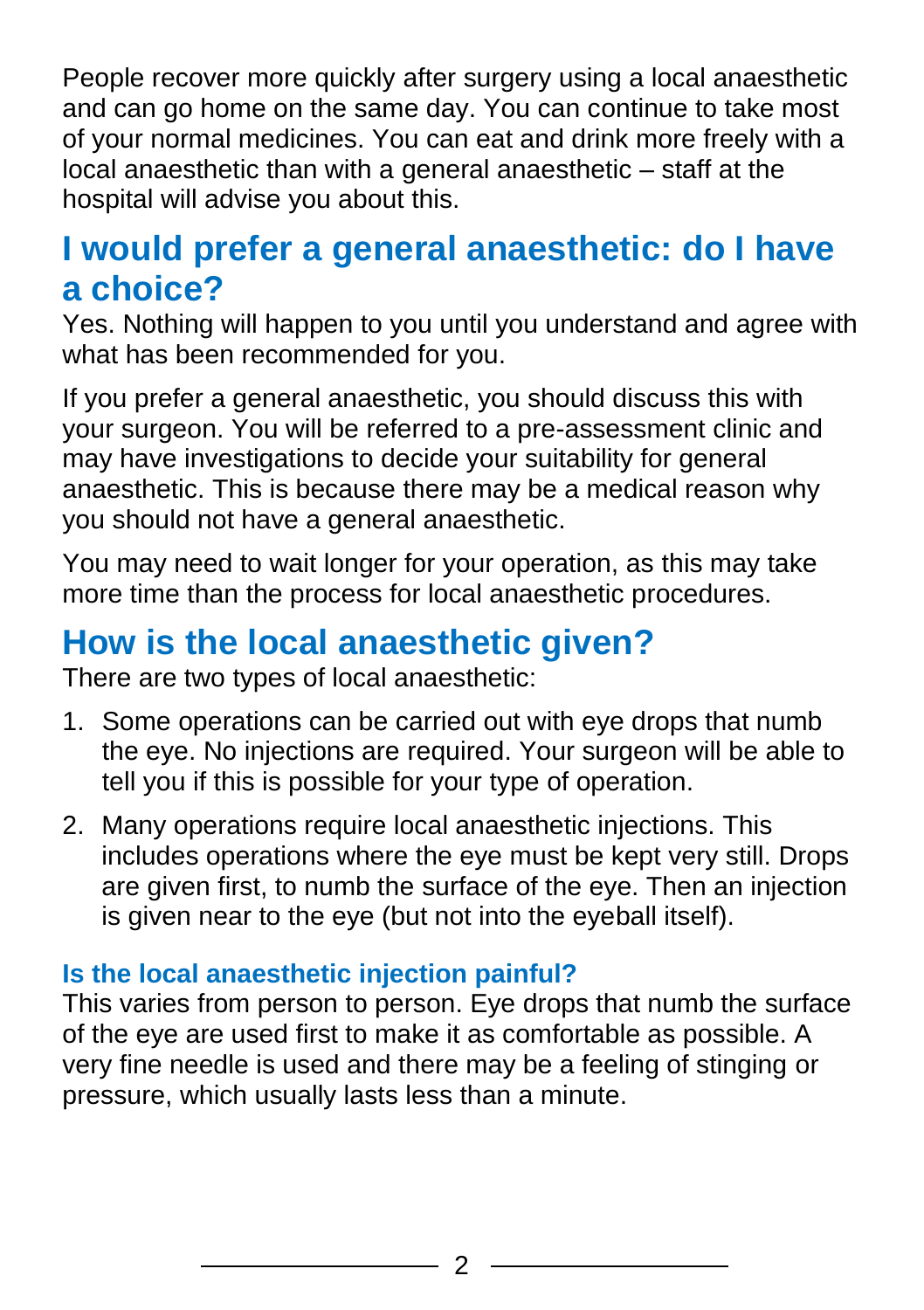### **Is there anything that means a person cannot have a local anaesthetic for an eye operation?**

Yes. You will need to be able:

- to lie reasonably flat and still for 45 to 60 minutes
- to follow simple instructions

Local anaesthetic may not be possible if you:

- cannot lie reasonably flat
- find it difficult or impossible to keep still (for example, if you have Parkinson's disease)
- have a cough you cannot control
- have severe hearing difficulties
- will have difficulty understanding what is being said
- have severe claustrophobia
- have a known allergy to local anaesthetic drugs

If any of these points apply to you, it will be discussed with you and a general anaesthetic will be considered.

### **Who will give me the local anaesthetic?**

Both anaesthetists and eye surgeons are trained to give local anaesthetics.

### **What are the risks of local anaesthesia?**

Local anaesthesia for eye surgery is the safest anaesthetic for many people. Sometimes you may develop bruising or a black eye, as the injection damages a small blood vessel around the eye. This is not usually serious but can look unsightly for a week or so. It is more common if you take aspirin or other drugs that thin the blood.

Rarely, bleeding after the injection can cause problems around the eye. Your surgeon may decide that the operation will have to be delayed to another day.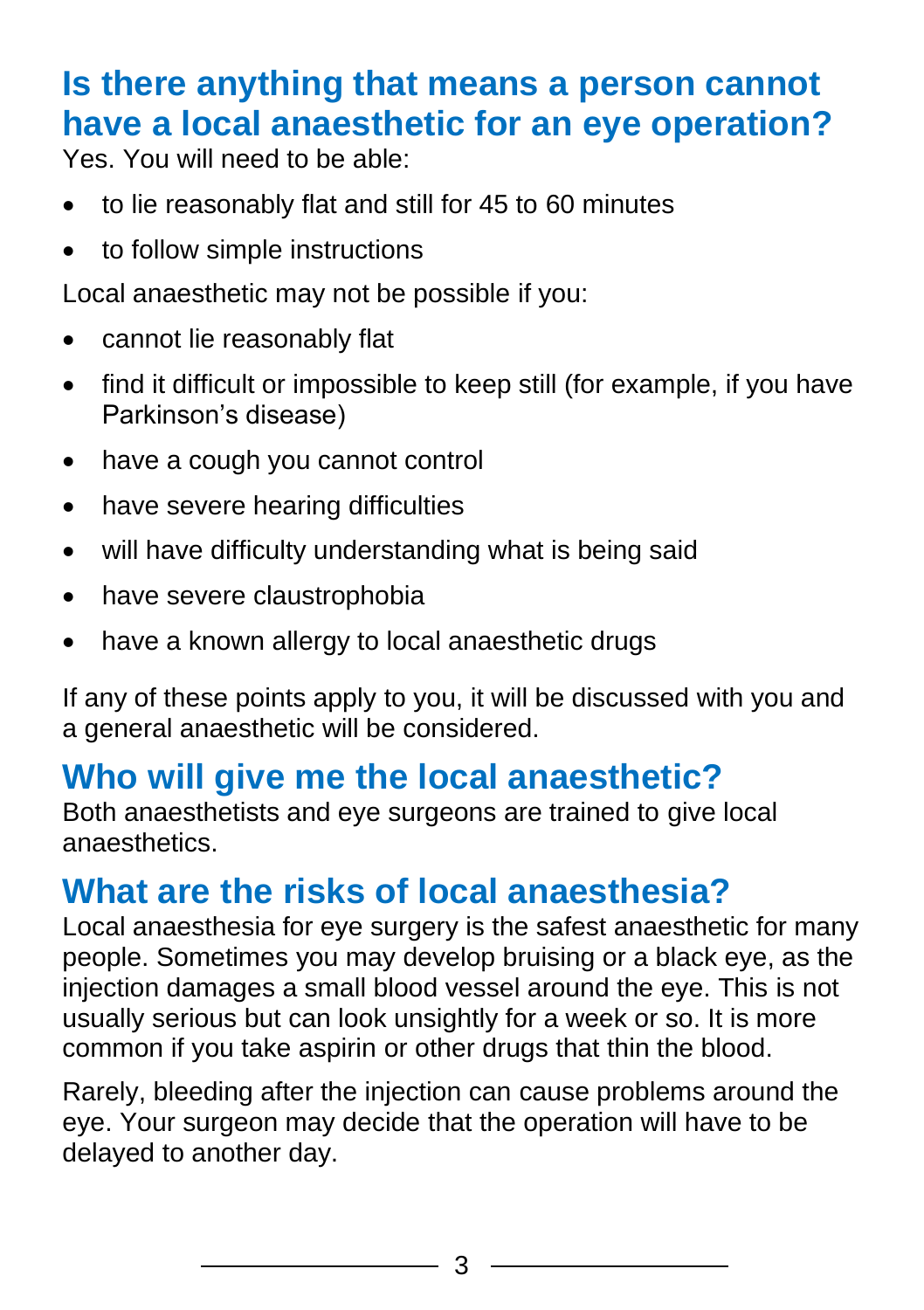#### **Serious risks**

Significant damage to the eye, blood vessels or eye muscles, which could result in the loss of the sight of that eye, and serious effects on your heart, blood pressure and breathing, can happen. These are rare or very rare. Your anaesthetist and eye surgeon will be able to give more information about these complications.

### **What happens before the day of the operation?**

At your ophthalmology clinic appointment, nurses usually carry out an assessment and ask you about your general health. We will ask you about your home situation to make sure you will have enough support after the operation.

We will also ask you about your usual medicines. The staff in the pre-assessment clinic will record the medicines you take. Please bring a list, or the medicines themselves in their boxes. This should include any over-the-counter or herbal medicines that you take.

Most medicines can be taken as usual before the operation. However, some medicines or tablets must be stopped a few days before. We will give you instructions about what to take and what must be stopped. These instructions are important and must be followed carefully.

For example, if you take drugs to thin the blood/prevent blood clots (for example, aspirin, clopidogrel, rivaroxaban or apixaban), you will need specific instructions. If you take warfarin, you will usually be seen in your anticoagulant clinic about one week before surgery for instructions; and have a blood test on the day of surgery.

### **Can I have something to help me relax?**

Your anaesthetist and other staff in the theatre are very used to giving reassurance which helps people relax. Sedative drugs can sometimes cause problems during the operation, if you become very sleepy and your breathing slows down. Please discuss your concerns with your anaesthetist or surgeon.

If you have requested a general anaesthetic or sedation, you will be given an appointment for a separate pre-assessment clinic where further investigations may be undertaken.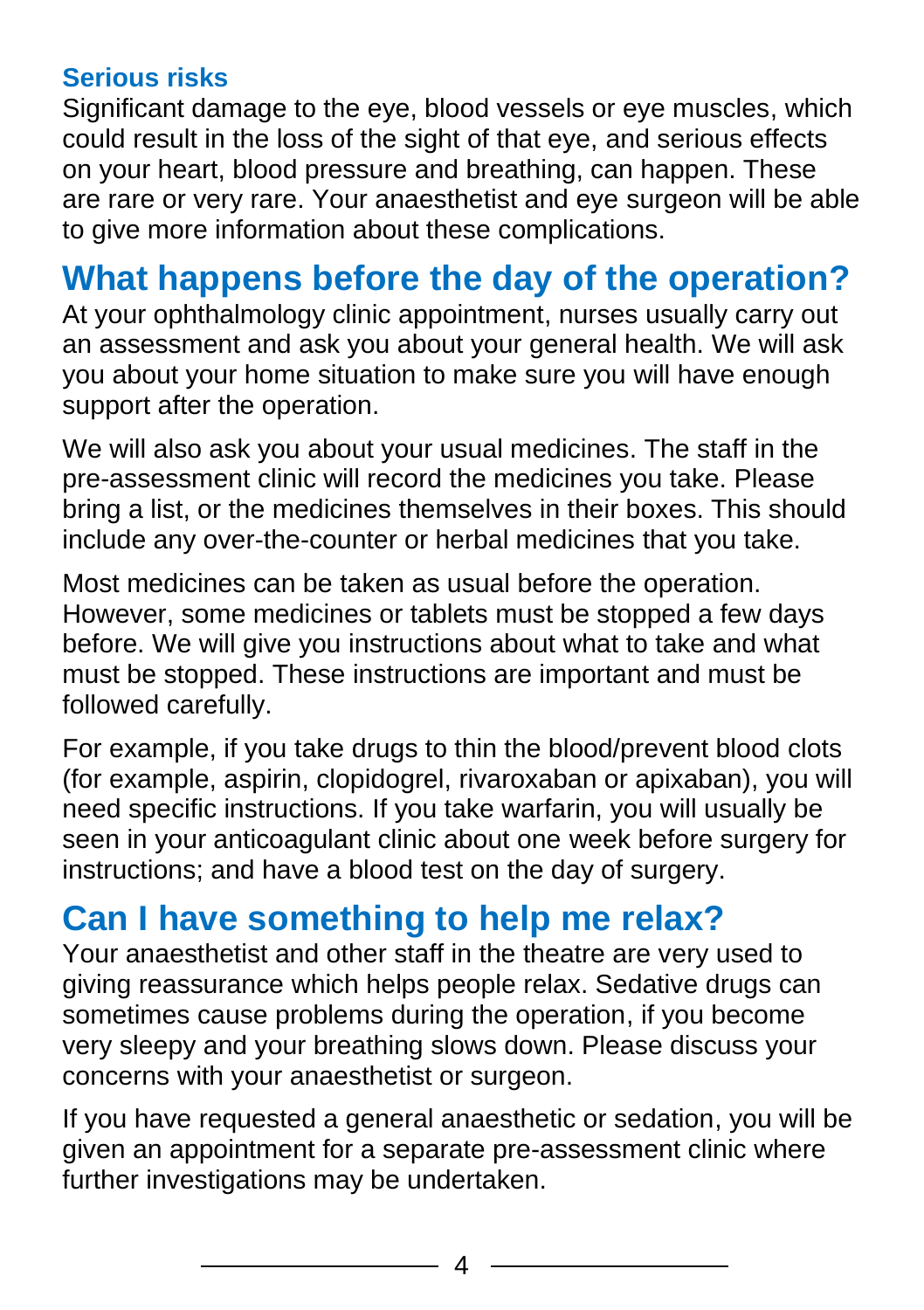### **What happens on the day of the operation?**

You should receive clear instructions about if and when you should stop eating and drinking. If you are having a local anaesthetic, you can eat and drink normally but those having a general anaesthetic or sedation will be given instructions on when to have their last food and water.

You should follow the instructions you have been given about taking your usual medicines on the day of your operation. You can have a sip of water to take any tablets, as needed.

If you have a cough or heavy cold on the day of surgery, you should telephone your consultant's secretary or the Day Surgery Ward (area 1) at Russells Hall Hospital for advice as your operation may need to be postponed.

Please bring all your medicines, tablets and inhalers with you so the doctors and nurses can check them.

#### **Meeting the surgeon**

Your eye surgeon (ophthalmologist) will come and see you. He/she will check which eye is being operated on and discuss the operation with you. You will be asked to sign a consent form and your forehead may be marked on the side near to the eye to be operated on.

#### **Meeting your anaesthetist**

If an anaesthetist is working with the eye surgeon, you will meet him/her and they will explain the local anaesthetic procedure and answer any questions that you have about the anaesthetic.

Ward staff will check your details, record your pulse, blood pressure, temperature and may check your blood glucose levels .When they are happy with these results, they can start giving you eye drops to dilate your pupil to make it bigger. Your sight will become slightly blurred.

#### **What happens before I go to the operating theatre?**

Most people can wear their own clothes during the operation. You should wear comfortable clothing that is loose around the neck. If you are having a general anaesthetic or sedation, you may be asked to change into a hospital gown.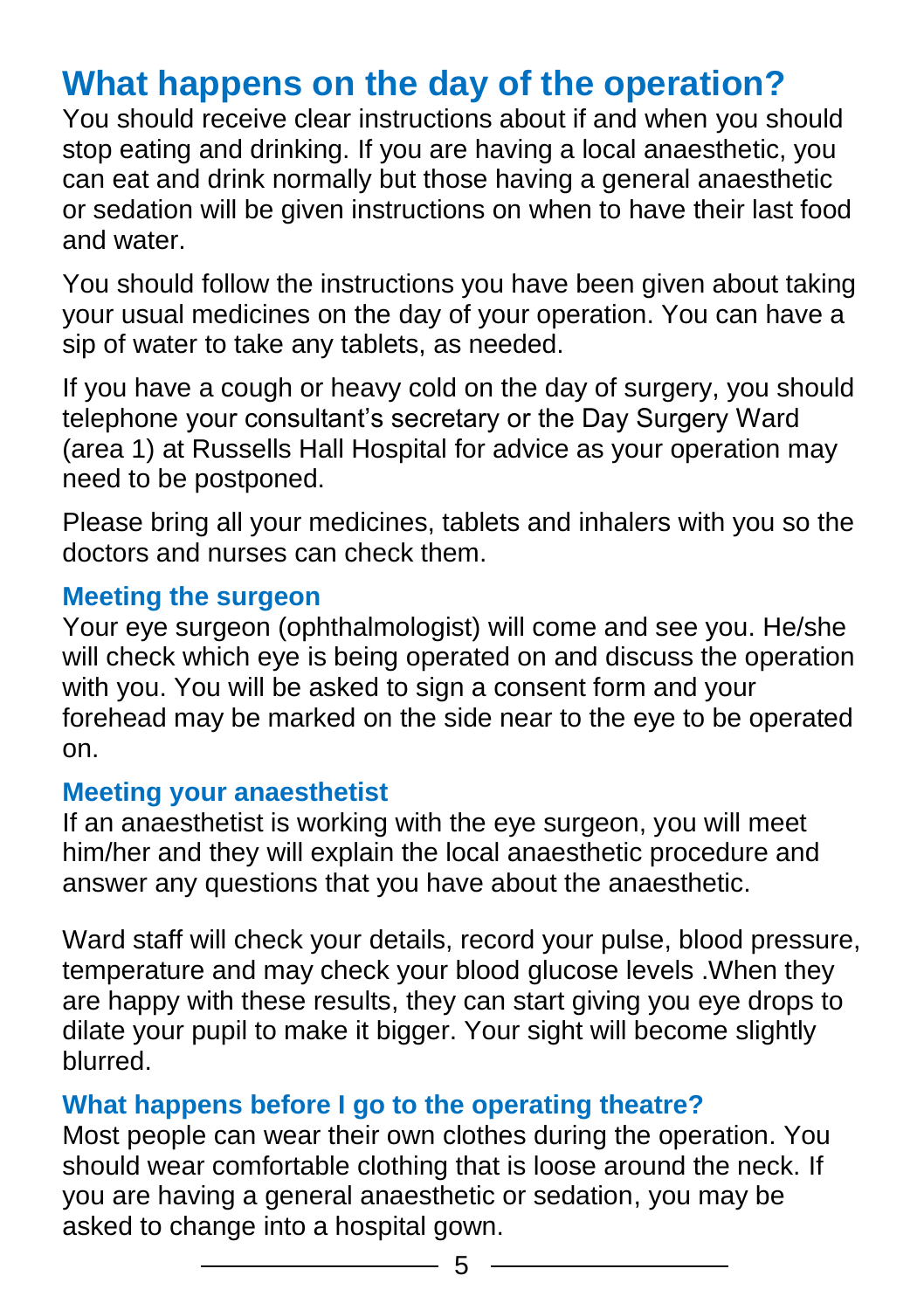It is sensible to use the toilet before you go to theatre so that you can lie still comfortably.

A member of the theatre team will accompany you to theatre. You can walk or we can take you by wheelchair or on a trolley.

Theatre staff will ask you some questions to check who you are, and what operation you are having. They will check again with you which eye is being operated on and check your consent form.

#### **What happens in the anaesthetic room?**

We will check you are comfortable on the operating trolley. Your anaesthetist may place equipment on you to monitor:

- your blood pressure: a blood pressure cuff will be placed on your arm
- the oxygen level in your blood: a clip will be placed on your finger (known as a pulse oximeter)
- your heart: sticky patches will be placed on your chest (electrocardiogram or ECG)

Theatre staff will again ask you some questions to check who you are, and what operation you are having. They will check again with you which eye is being operated on and check your consent form.

A needle may be used to put a cannula (thin plastic tube) into a vein in the back of your hand or arm. This is secured with sticky tape. This is for the anaesthetist to give you any drugs that you may need.

You are then ready for the anaesthetist or eye surgeon to give you the eye drops and/or injections that numb your eye.

You will have a clip placed in the eye to hold it open and be asked to look in a particular direction so the injection can be given. It is important to keep your head still and keep looking in that direction when the injection is being done.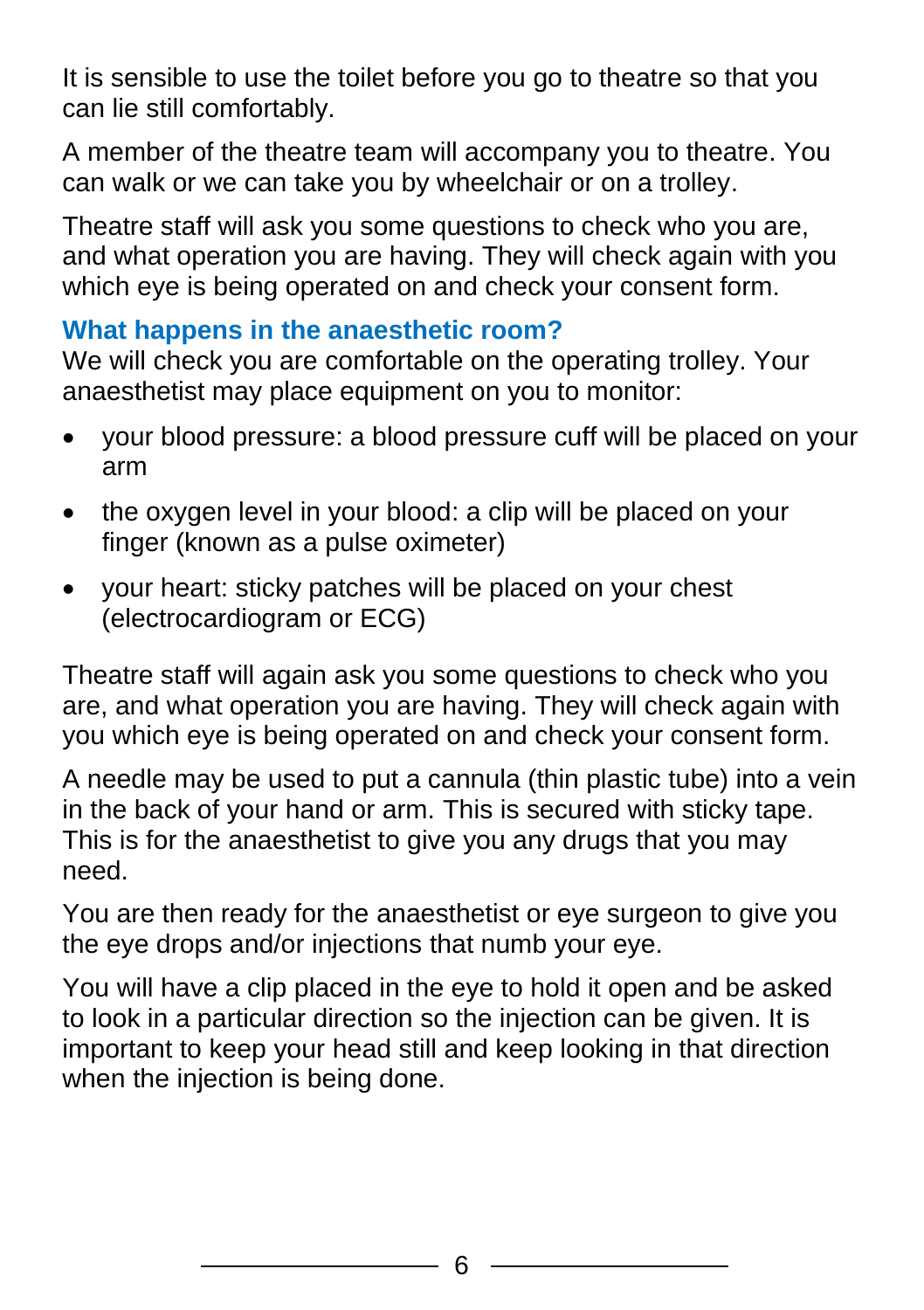### **Having the anaesthetic**

#### **Will the local anaesthetic injection hurt?**

This varies from person to person. There may be stinging, pressure or pain, which usually lasts less than a minute. Drops will be placed in the eye before an injection is given to reduce any discomfort.

#### **What happens after the local anaesthetic is given?**

Your eye will be kept closed to prevent anything touching and damaging the surface of the eye. Staff may apply pressure or place a small weight on the closed eye to help the anaesthetic spread evenly.

#### **How do I know that the anaesthetic is working?**

Your anaesthetist or eye surgeon will check your eye to make sure it is numb. You may be asked to look in different directions to assess the effects of the anaesthetic. When they are happy that the anaesthetic has worked, you will be taken into the operating theatre.

### **What happens in the operating theatre?**

Any monitors will be reattached.

The nurse will check you are lying comfortably. The operating trolley can be adjusted and/or pillows can be used to take the strain off your back and hips.

Theatre staff will again ask you some questions to check who you are, and what operation you are having. They will check again with you which eye is being operated on and check your consent form. If appropriate for your operation, they will confirm they have the correct lens for your operation.

A bar will be placed above you that will blow fresh air around your mouth and nose. This is to help you feel comfortable during the operation.

A sterile surgical drape (usually blue) will be placed over your face to keep the area around your eye clean. The sheet will have a hole in it so the surgeon can work on your eye. It will be kept off most of your face by the bar above you. It may be possible to provide a clear drape if you would prefer. After the drape is placed around the eye, it is important to keep your head as still as possible.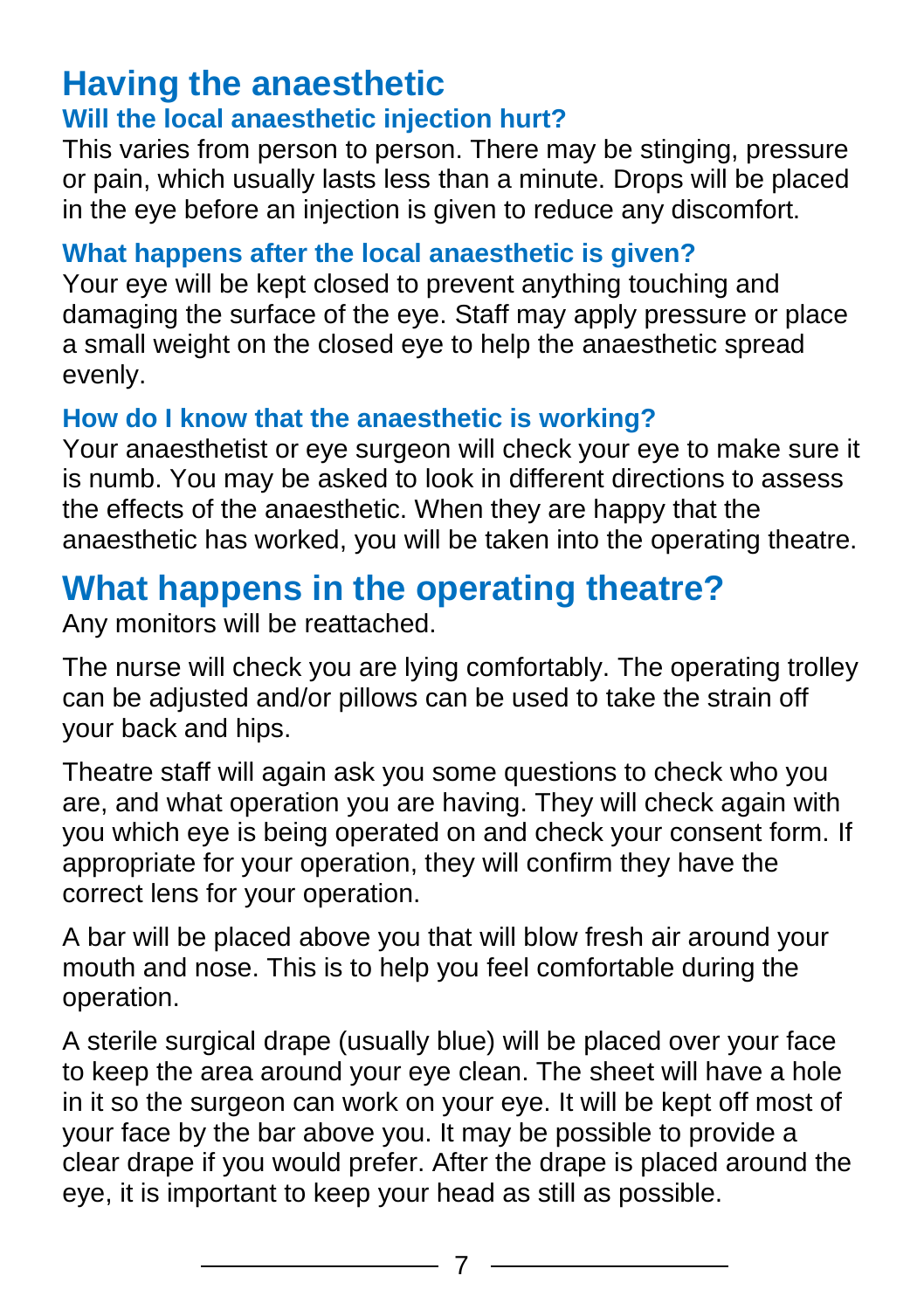The area round your eye will be cleaned with a cold fluid. During the operation, water is used to keep your eye moist. You may feel it running down your face. This is quite normal.

A member of staff may offer to hold your hand throughout the operation.

#### **Can I speak during the operation?**

It is best not to speak whilst the surgeon is operating on your eye, as this will make your face move and could affect the surgery. However, if you have a problem, you can either say a clear "**stop**" or you will be asked to move your hand gently and the eye surgeon will stop operating so that you can speak.

#### **What will I hear?**

You will hear the surgeon speaking to the theatre team during the course of the operation. Equipment in the theatre can make gentle continuous sounds. The heart monitor may 'bleep'.

#### **Will I see anything?**

You will usually be able to see bright lights and you may see some movement during the operation. This varies from person to person. You will not be able to see any detail.

#### **What else will happen?**

The surgeon operates with fine instruments that reach inside your eye – your eye is not removed from its normal position. You will be aware that the surgeon is working and may feel touch and pressure.

You should not experience any pain. If you are uncomfortable in any way, you must let theatre staff know, either by saying "**stop**" or raising your hand, so that more local anaesthetic can be given if necessary.

#### **What if I blink?**

A small clip keeps your eyelids open, so you do not need to worry about blinking.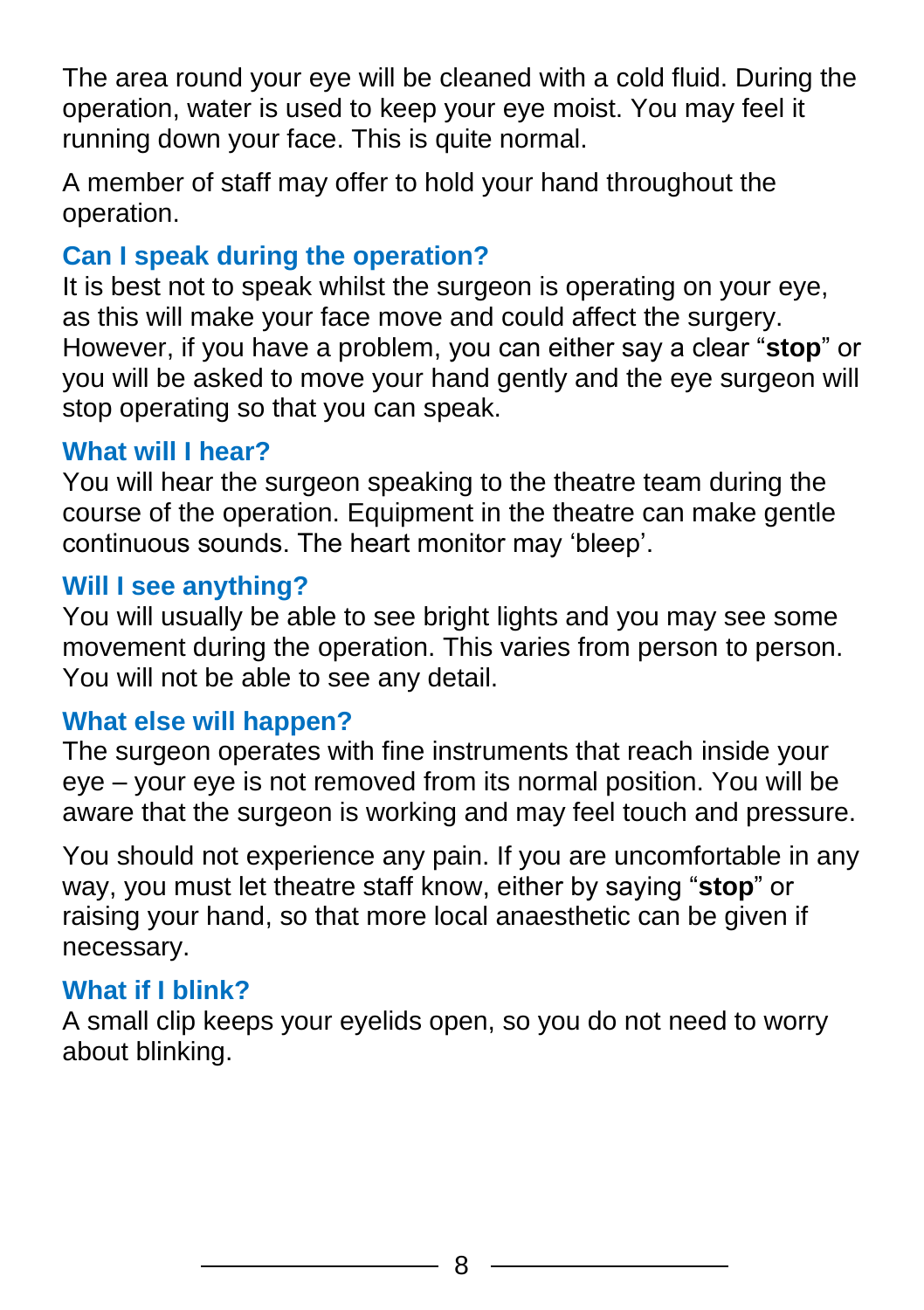#### **Can I wear my hearing aid during the operation?**

It is usual practice to remove the hearing aid on the same side as the eye being operated on because, even with care, water can enter the ear and the hearing aid may malfunction and start to make noises. We do cover the ear with gauze to reduce the risk of water entering the ear.

### **What happens after the operation?**

A nurse will escort you back to the ward in a wheelchair.

Your eye may stay numb for two to three hours, although it can be longer. You may also experience some drooping of the eyelid and/or double vision before the anaesthetic wears off.

Your eye may be covered with a pad until the following day, to protect it and stop you from rubbing it while you are asleep. When the eye pad is removed, you may experience double vision for several hours.

### **When can I go home?**

When you are feeling well and have had something to eat and drink, you can go home. The ward nurse will tell you about any medication you need to take. Eye drops may be used after surgery, to reduce inflammation (swelling) and help prevent infection. You will be given a date to come back to the clinic for a check-up.

### **Will I be in pain?**

You may feel some pain from the operation when the anaesthetic wears off. You may need to use a painkiller such as paracetamol (always read the label; do not exceed the recommended dose).

If you experience severe pain, please contact the eye clinic or your GP immediately.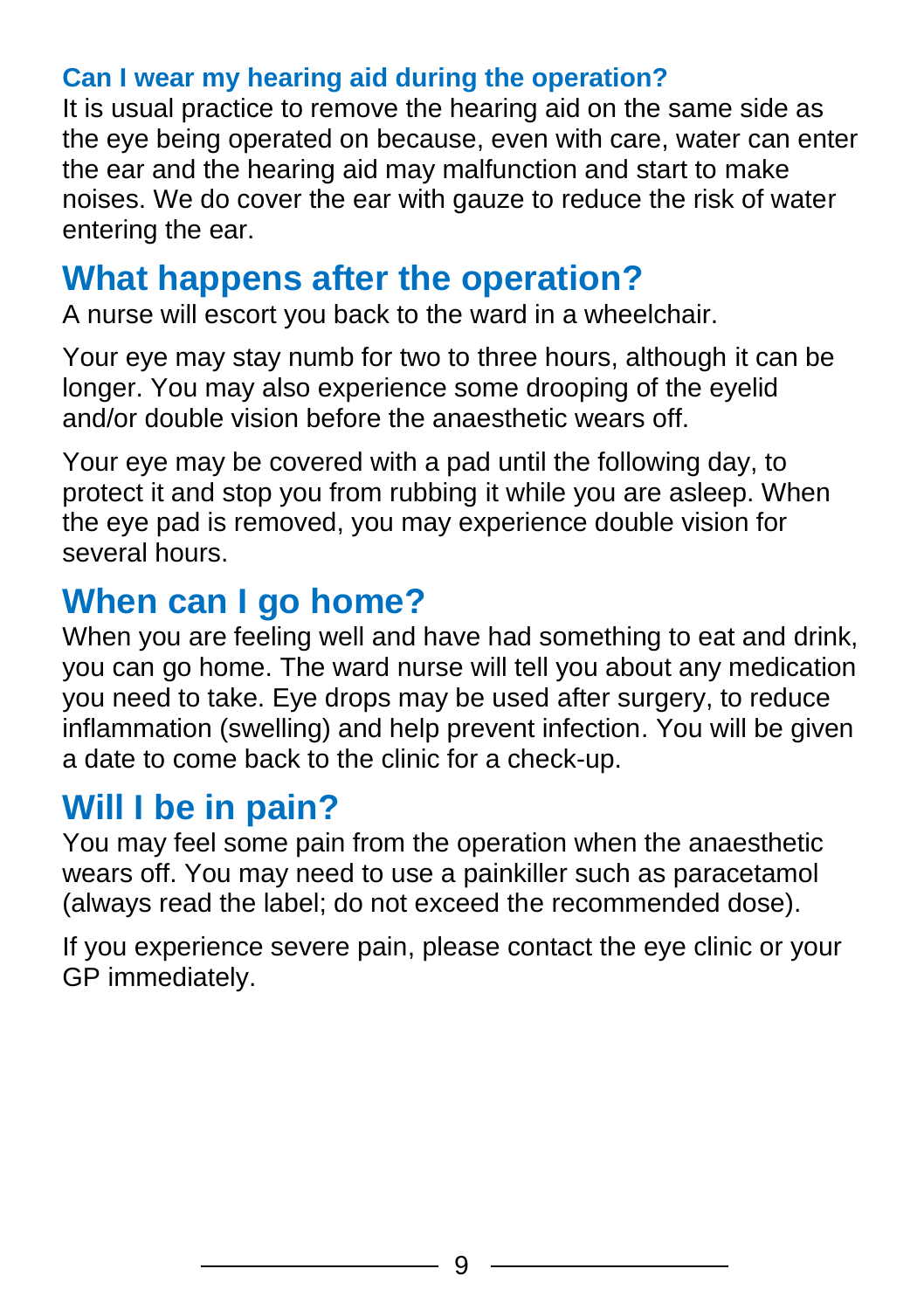### **Do I need to take any special care?**

- Avoid rubbing your eye.
- Take care in windy weather in case you get something in your eye.
- Avoid very heavy lifting, strenuous exercise and swimming for a period of time, as advised by the team looking after you.
- If your vision gets worse, or if the eye becomes very painful, you should contact the hospital immediately for advice using the numbers below.

### **Contact numbers**

If you have any concerns, questions, or if there is anything you do not understand about this leaflet, please contact:

**Eye Clinic** on 01384 456111 ext. 3633 (9am to 4.30pm, Monday to Friday)

#### **Eye emergency, out of hours**

In case of an eye emergency after the closing hours of the Eye Clinic (including weekends and bank holidays), please contact the eye doctor on call by ringing the switchboard at:

Birmingham Eye Centre on 0121 554 3801

The doctor on call is usually based at the Eye Centre, City Hospital, Dudley Road, Birmingham. They may need to call you back and if necessary, they will arrange for you to visit them.

Russells Hall Hospital switchboard number: 01384 456111

#### **This leaflet can be downloaded or printed from:**

http://www.dgft.nhs.uk/services-and-wards/anaesthetics/

If you have any feedback on this patient information leaflet, please email dgft.patient.information@nhs.net